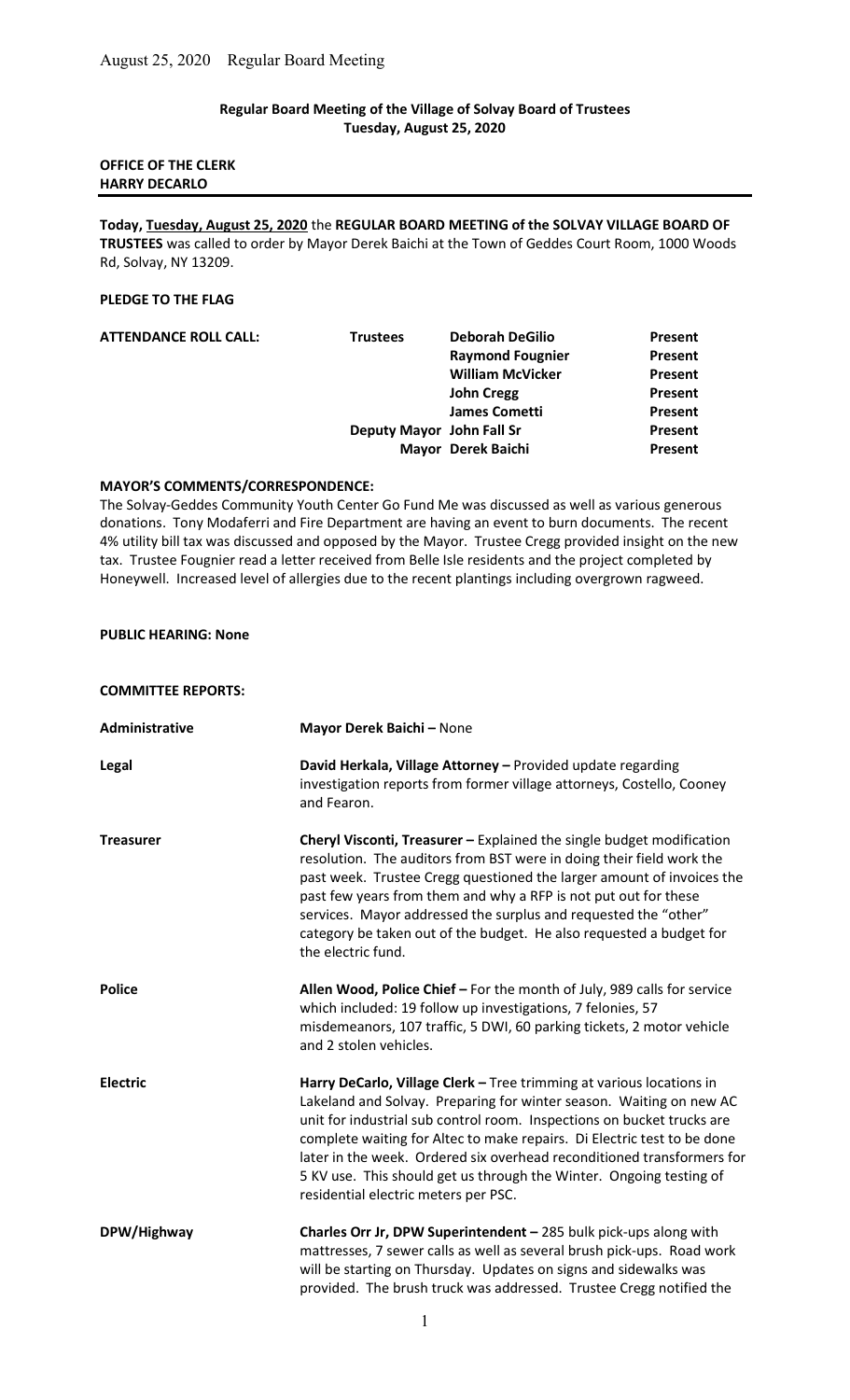public of an Earth Day on September 26<sup>th</sup>, 8:00 am at the DPW. Deputy Mayor Fall Sr discussed new proposal for DPW to pick up whole trees that residents are leaving out. Fees and limits were debated.

| Library                        | Dan Golden, Library Director - The Solvay Public Library is still offering<br>Library Takeout services. Residents can request materials by placing<br>holds online with their library card number and personal identification<br>number. For now, our operating hours will be: 9am to 8pm Monday-<br>Wednesday, 9am to 5pm Thursday and Friday, and 9am to 1pm<br>Saturday. We are still limited to curbside pickup only. Fortunately,<br>business has been brisk and we continue to be very busy with pickup<br>orders averaging 15-20 takeout's per hour, as well as other deliveries<br>and requests. We are also researching and answering reference<br>questions, continuing to work on the digitization project, offering virtual<br>programs and reorganizing large areas of the collection and storage<br>areas. In the fall season, we are planning to develop and expand our<br>outreach to local schools. Although the building is not yet open to the<br>public, we are still able to provide public programs. On August 13 <sup>th</sup> , the<br>Museum of Science and Technology presented a program on Zoom for a<br>virtual audience of 13 young people. In the coming weeks, we have<br>scheduled more virtual programs that will appear on our website and on<br>our Facebook page. The first will be our weekly story times with Library<br>Trustee Rosemarie Novembrini. Later this fall season, I will present a<br>series of programs on the job search, including: preparing a job<br>application, designing a resume, and handling a job interview. |
|--------------------------------|------------------------------------------------------------------------------------------------------------------------------------------------------------------------------------------------------------------------------------------------------------------------------------------------------------------------------------------------------------------------------------------------------------------------------------------------------------------------------------------------------------------------------------------------------------------------------------------------------------------------------------------------------------------------------------------------------------------------------------------------------------------------------------------------------------------------------------------------------------------------------------------------------------------------------------------------------------------------------------------------------------------------------------------------------------------------------------------------------------------------------------------------------------------------------------------------------------------------------------------------------------------------------------------------------------------------------------------------------------------------------------------------------------------------------------------------------------------------------------------------------------------------------------------------------------------------------|
| Codes                          | Aaron Sauer, Codes Enforcement Officer - Village Code Violations: Long<br>grass: 4 new, 137 YTD, Junk vehicles: 6, Junk and debris: 11 new, 90 YTD<br>Zoning: 1 new, 5 YTD, Shrubs: 3 new, 13 YTD, Trees obscuring signs: 2,<br>Stormwater: 1 new, 2 YTD. Building without a permit: 2 new, 30 YTD,<br>Unregistered rental: 12 new, 25 YTD. State Code Violations: 1 Unsafe<br>structure, (1) violation of Fire Code, (6) Property Maintenance<br>Violations. YTD totals are approximate due to software tracking and<br>reporting limitations. For example, a case against a property may list its<br>violation type as NYS Property Maintenance, but the case may include<br>other violations of Village Code. The software reporting feature does<br>not accurately parse these violations. I plan to further research<br>alternative software to fulfill my department's needs and will inform the<br>board of my findings.                                                                                                                                                                                                                                                                                                                                                                                                                                                                                                                                                                                                                                              |
| <b>Stormwater/Montrose Ave</b> | Mark Malley, Village Engineer - None                                                                                                                                                                                                                                                                                                                                                                                                                                                                                                                                                                                                                                                                                                                                                                                                                                                                                                                                                                                                                                                                                                                                                                                                                                                                                                                                                                                                                                                                                                                                         |
| <b>Buildings</b>               | John Fall Sr, Trustee - Discussed recent meeting with Mr. Tantalo of<br>WestRock regarding land acquisition. David Herkala, Village Attorney is<br>in the process of reviewing the agreement between the Village and<br>WestRock.                                                                                                                                                                                                                                                                                                                                                                                                                                                                                                                                                                                                                                                                                                                                                                                                                                                                                                                                                                                                                                                                                                                                                                                                                                                                                                                                            |
| <b>Cost Cutting</b>            | Mayor Derek Baichi - Had a meeting over the Summer discussing<br>various topics. Will resume in the Fall once pandemic is under control.                                                                                                                                                                                                                                                                                                                                                                                                                                                                                                                                                                                                                                                                                                                                                                                                                                                                                                                                                                                                                                                                                                                                                                                                                                                                                                                                                                                                                                     |

#### Additional Resolutions from the Village Board: None

#### PUBLIC COMMENT: (Five Minute Time Limit Per Petitioner)

Kathy Brouse, Former Mayor addressed the recent tax increase created by 4 of the current Trustees. Under my administration, there never was a threat for bankruptcy. Our sales tax was taken from the county which was a blow to our budget. Several improved were made throughout the village such as: New DPW garage, 10-year plan, a new police vehicle each year, renovations to the pool, library and various community events for Christmas and movie nights. Received several grants from community development with the help of Assemblymen Magnarelli. The current surplus was created by inflating the DPW budget by a prior administration. We need to get back to working to together and getting Solvay back the way, it used to be.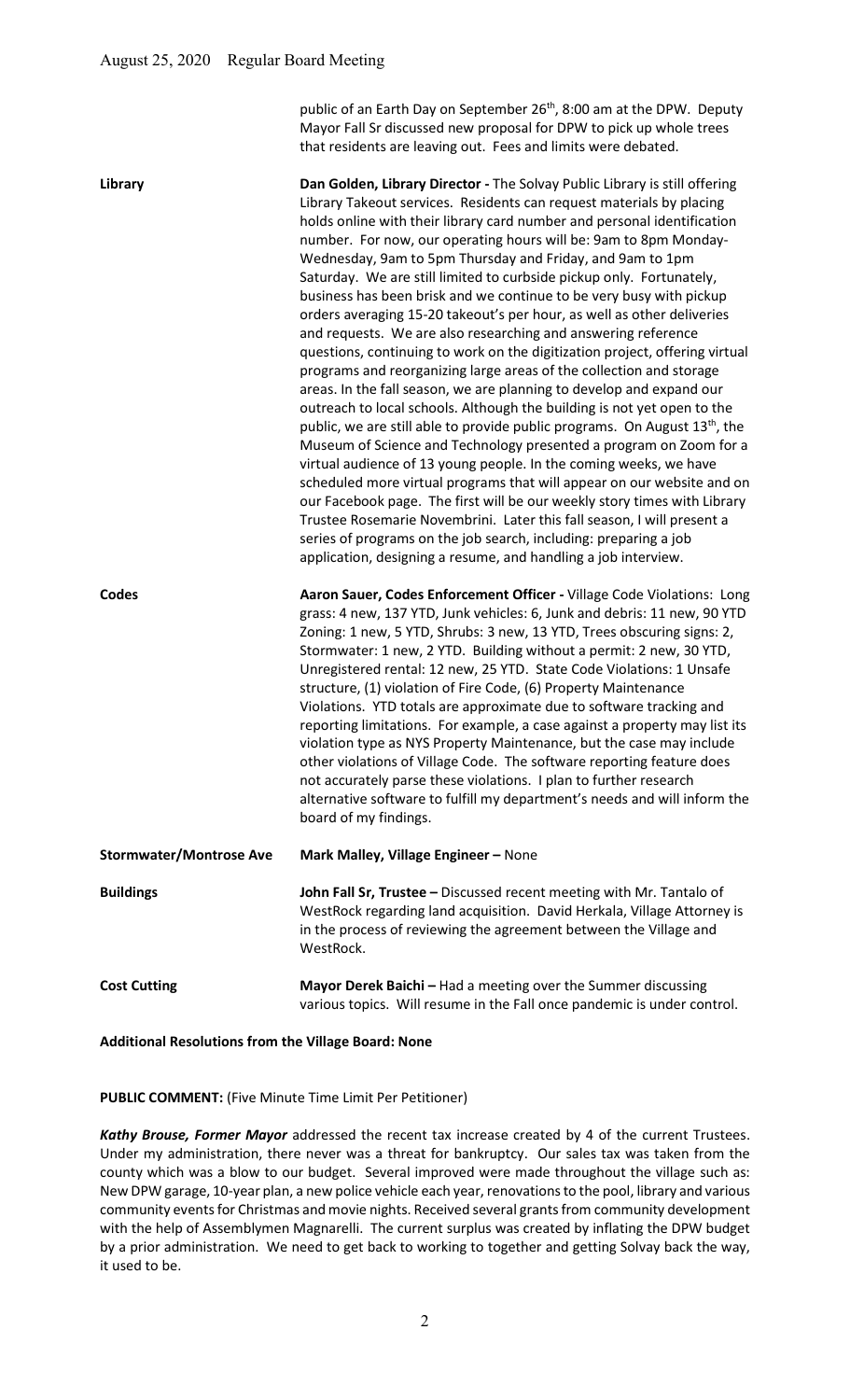# August 25, 2020 Regular Board Meeting

John McPeak, Village Resident questioned the minimum fund balance and suggested it should be around \$600K while something it should be around One Million. Can we agree upon \$800K which is 13% of the year's budget? It establishes what the fund balance must be. Suggested that the board leans on legal to assist through the process.

Dave Torez, Village Resident stressed the importance of coming together and having unity on the village board. Please try to lead by example. Trustee DeGilio has been called out and questioned why she continues to be harassed. People should be behind her and respect her being a strong female. We certainly do not have to support all of our elected officials. Its why we have elections. Asked the Mayor to bring us together and lead by example.

Mike Maloney, Solvay Little League Board Member asked the board for assistance with building repairs on Woods Rd that the little league uses. Can budget modifications be done for renovations? Trustee Cometti interjected and would like to see the little league utilize Solvay more for games and the parade. All events seem to take place in Lakeland.

Joe Britton, Village Resident stated how the village board is not working together is unethical. Board members are out of control motioning for resolutions anytime during meetings. The public should be able to offer their opinion once these new resolutions are put on the table. Putting them on at the end of meetings is shady. Being a tax payer, I demand more transparency.

Sal Sciuga, ZBA member stated how he walked out of last meeting and feels robbed of the democratic process. Suggested his 2<sup>nd</sup> ward representatives' motion for a resolution giving the residents a chance to speak when new resolution is motioned during meetings.

#### RESOLUTIONS:

| 1. | Authorization from the Board of Trustees to add new business to the agenda. |                |              |                                       |
|----|-----------------------------------------------------------------------------|----------------|--------------|---------------------------------------|
|    | <b>MOTION: John Fall Sr</b>                                                 |                |              |                                       |
|    | <b>SECOND: James Cometti</b>                                                |                |              |                                       |
|    | No Vote Took Place                                                          |                |              |                                       |
|    | <b>MOTION TO TABLE: Deborah DeGilio</b>                                     |                |              |                                       |
|    | <b>SECOND: John Cregg</b>                                                   |                |              |                                       |
|    | <b>Deborah DeGilio</b>                                                      | <b>Trustee</b> | <b>Voted</b> | <b>Yes</b>                            |
|    | <b>Raymond Fougnier</b>                                                     | <b>Trustee</b> | <b>Voted</b> | <b>Yes</b>                            |
|    | <b>William McVicker</b>                                                     | <b>Trustee</b> | <b>Voted</b> | <b>Yes</b>                            |
|    | <b>John Cregg</b>                                                           | <b>Trustee</b> | <b>Voted</b> | <b>Yes</b>                            |
|    | <b>James Cometti</b>                                                        | <b>Trustee</b> | <b>Voted</b> | <b>No</b>                             |
|    | John Fall Sr                                                                | <b>Trustee</b> | <b>Voted</b> | <b>No</b>                             |
|    | Derek Baichi                                                                | <b>Mayor</b>   | <b>Voted</b> | <b>No</b><br><b>Motion</b><br>Carried |

2. Authorization from the Board of Trustees to pay C&S Engineers \$15,220.00 for services rendered from 7/1/20 to 7/31/20. (Total Cost to the Village is: \$7,830.00)

Below are the specific projects that will be reimbursed through Grant or the County:

- Invoice No. 0188980 Project No. 114.222.001 Aquatic Spray Park Sam Grant
- Invoice No. 0188982 Project No. 114.235.001 Community Development Grant

MOTION: John Fall Sr SECOND: William McVicker

|    | AYES: 7            | <b>NAYES: 0</b> | <b>MOTION CARRIED</b>                                                                                                                                                                     |
|----|--------------------|-----------------|-------------------------------------------------------------------------------------------------------------------------------------------------------------------------------------------|
| 3. |                    |                 | Authorization from the Board of Trustees to pay the Cerio Law Offices \$8,354.50 for services<br>rendered for the month of July 2020. A detailed list of charges has been provided to the |
|    | Board of Trustees. |                 |                                                                                                                                                                                           |

 MOTION: John Cregg SECOND: William McVicker AYES: 7 NAYES: 0 MOTION CARRIED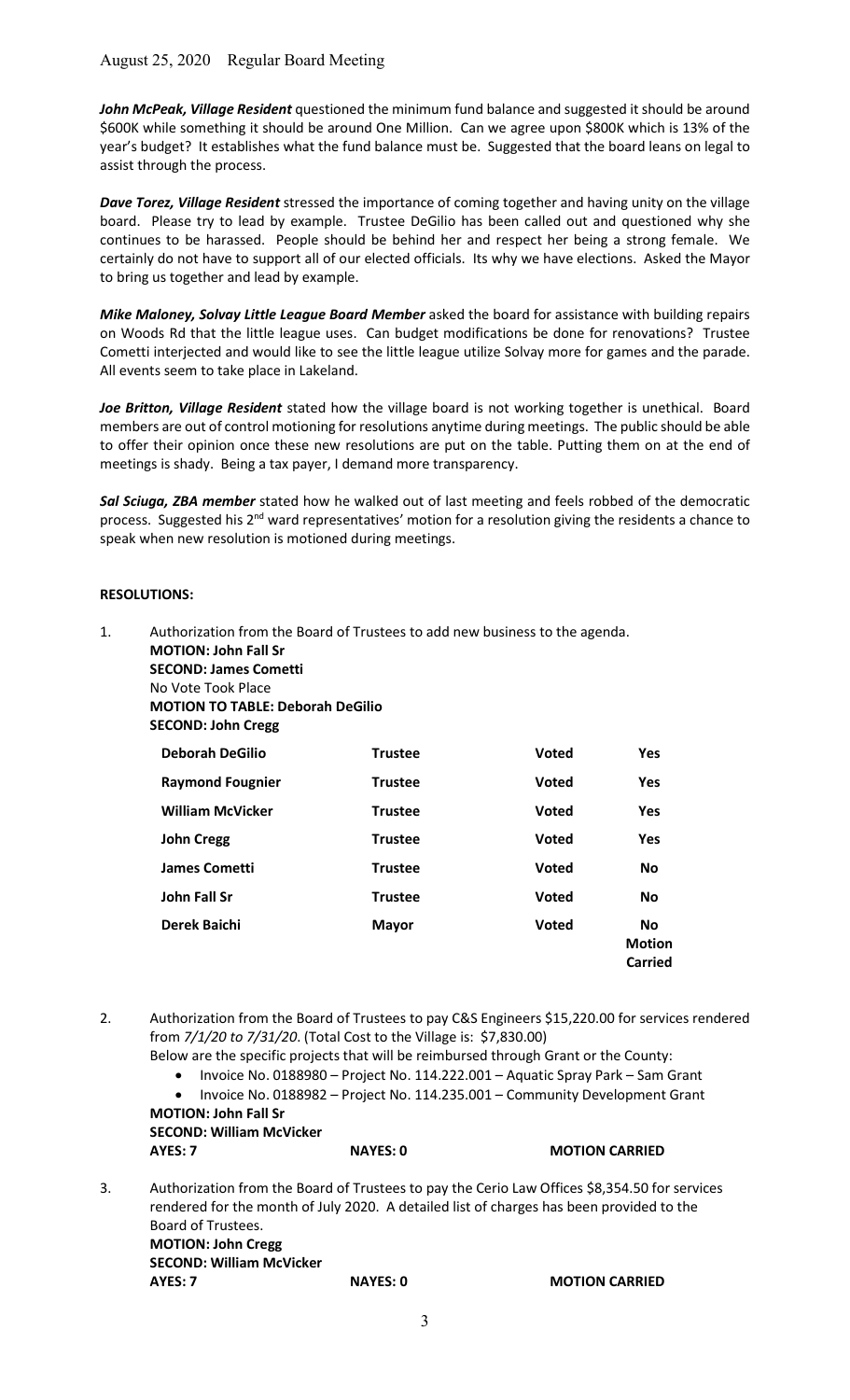| 4. |                                 |                 | Authorization from the Board of Trustees to approve the minutes from the July 28, 2020 |
|----|---------------------------------|-----------------|----------------------------------------------------------------------------------------|
|    |                                 |                 | Regular Village Board Meeting and the Reading of the Minutes be herewith dispensed.    |
|    | <b>MOTION: William McVicker</b> |                 |                                                                                        |
|    | <b>SECOND: Raymond Fougnier</b> |                 |                                                                                        |
|    | AYES: 7                         | <b>NAYES: 0</b> | <b>MOTION CARRIED</b>                                                                  |

| 5. | Authorization from the Board of Trustees to contract janitorial services with Marshall & Mauro |
|----|------------------------------------------------------------------------------------------------|
|    | Janitorial Services, LLC, 5640 E. Taft Road #5378, Syracuse, NY 13220 starting September 1,    |
|    | 2020. The Village of Solvay procurement requirements have been met.                            |

- Solvay Electric/Police Department \$1104.75 per month
- Village Hall, Codes, Court Offices \$717.51 per month
- Solvay DPW \$311.22 per month
	- \*Additional Fee for Electrostatic Disinfectant Spraying

# MOTION: Raymond Fougnier SECOND: William McVicker

No Vote Took Place

MOTION TO AMEND: Deborah DeGilio Add Library to cleaning locations. SECOND: William McVicker No Vote Took Place

 Resolved that this Board of Trustees move into Executive Session to discuss a contract. MOTION: William McVicker SECOND: Derek Baichi AYES: 6 NAYES: 1 (DeGilio) MOTION CARRIED

 Resolved that the Executive Session be closed and that this Board return to the regular meeting. MOTION: William McVicker SECOND: Raymond Fougnier

AYES: 7 NAYES: 0 MOTION CARRIED

#### No action was taken at the Executive session meeting.

Authorization from the Board of Trustees to contract janitorial services including electrostatic disinfecting with Marshall & Mauro Janitorial Services, LLC, 5640 E. Taft Road #5378, Syracuse, NY 13220 starting September 1, 2020. The Village of Solvay procurement requirements have been met.

- Solvay Electric/Police Department \$1308.75 per month
- Village Hall, Codes, Court Offices \$819.51 per month
- Solvay DPW \$347.22 per month
- Library \$1244.96 per month

MOTION: Raymond Fougnier

SECOND: William McVicker

| <b>Deborah DeGilio</b>  | <b>Trustee</b> | <b>Voted</b> | <b>Yes</b>                            |
|-------------------------|----------------|--------------|---------------------------------------|
| <b>Raymond Fougnier</b> | <b>Trustee</b> | <b>Voted</b> | Yes                                   |
| <b>William McVicker</b> | <b>Trustee</b> | <b>Voted</b> | Yes                                   |
| <b>John Cregg</b>       | <b>Trustee</b> | <b>Voted</b> | <b>Yes</b>                            |
| <b>James Cometti</b>    | <b>Trustee</b> | <b>Voted</b> | Yes                                   |
| John Fall Sr            | <b>Trustee</b> | <b>Voted</b> | Yes                                   |
| Derek Baichi            | <b>Mayor</b>   | <b>Voted</b> | <b>No</b><br><b>Motion</b><br>Carried |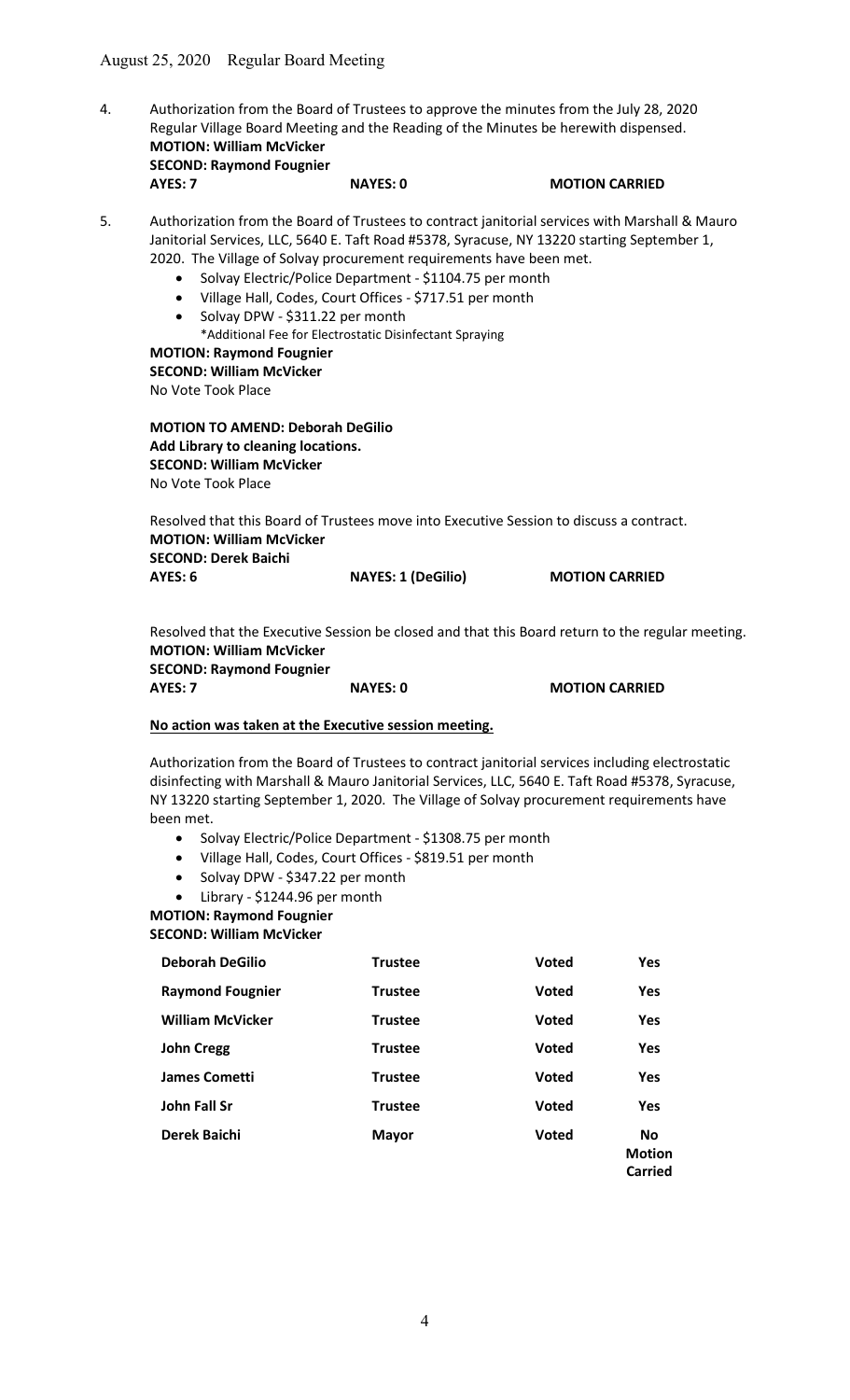6. Authorization from the Board of Trustees to approve the modification of work hours and compensation for full time village hall employees from 37.50 to 40 hours per week with an effective date of August 29, 2020. The new village hall hours are Monday through Friday from 8:00 am to 4:30 pm.

 MOTION: William McVicker SECOND: Raymond Fougnier No Vote Took Place

#### MOTION TO TABLE: Deborah DeGilio SECOND: John Cregg

| <b>Deborah DeGilio</b>  | <b>Trustee</b> | <b>Voted</b> | <b>Yes</b>                             |
|-------------------------|----------------|--------------|----------------------------------------|
| <b>Raymond Fougnier</b> | <b>Trustee</b> | <b>Voted</b> | <b>Yes</b>                             |
| <b>William McVicker</b> | <b>Trustee</b> | <b>Voted</b> | <b>Yes</b>                             |
| <b>John Cregg</b>       | <b>Trustee</b> | <b>Voted</b> | <b>Yes</b>                             |
| <b>James Cometti</b>    | <b>Trustee</b> | <b>Voted</b> | <b>Yes</b>                             |
| John Fall Sr            | <b>Trustee</b> | <b>Voted</b> | <b>Yes</b>                             |
| Derek Baichi            | <b>Mayor</b>   | <b>Voted</b> | <b>Yes</b><br><b>Motion</b><br>Carried |

7. Authorization from the Board of Trustees to act as lead agency for purposes of the State Environmental Quality Review Act in connection with the purchase of a new 2021 MV 607 4x2 Brush Truck equipped with a LB3000 Brush Body with Tarp for the Highway Department, and determining pursuant to the provisions of the State Environmental Quality Review Act that this action is a Type II action and that the S.E.Q.RA regulations have been satisfied with respect to the expenditures to be authorized by the immediately following Bond Resolution. MOTION: James Cometti

 SECOND: John Fall Sr No Vote Took Place

# MOTION TO TABLE: John Cregg SECOND: Raymond Fougnier

| <b>Deborah DeGilio</b>  | <b>Trustee</b> | <b>Voted</b> | <b>Yes</b>                            |
|-------------------------|----------------|--------------|---------------------------------------|
| <b>Raymond Fougnier</b> | <b>Trustee</b> | <b>Voted</b> | <b>Yes</b>                            |
| <b>William McVicker</b> | <b>Trustee</b> | <b>Voted</b> | <b>Yes</b>                            |
| <b>John Cregg</b>       | <b>Trustee</b> | <b>Voted</b> | <b>Yes</b>                            |
| <b>James Cometti</b>    | <b>Trustee</b> | <b>Voted</b> | <b>No</b>                             |
| John Fall Sr            | <b>Trustee</b> | <b>Voted</b> | <b>No</b>                             |
| Derek Baichi            | <b>Mayor</b>   | <b>Voted</b> | <b>No</b><br><b>Motion</b><br>Carried |

Mayor Baichi stated that he will not be signing the contract for the purchase of the brush truck.

8. Authorization from the Board of Trustees to approve a Bond Resolution with Estoppel Notice in the amount of \$97,766.00, the proceeds of said Bonds to be used to purchase a new 2021 MV 607 4x2 Brush Truck equipped with a LB3000 Brush Body with Tarp for use by the Highway Department, all as more particularly set forth in the long form Bond Resolution attached to the Agenda and which is presently before the Board.